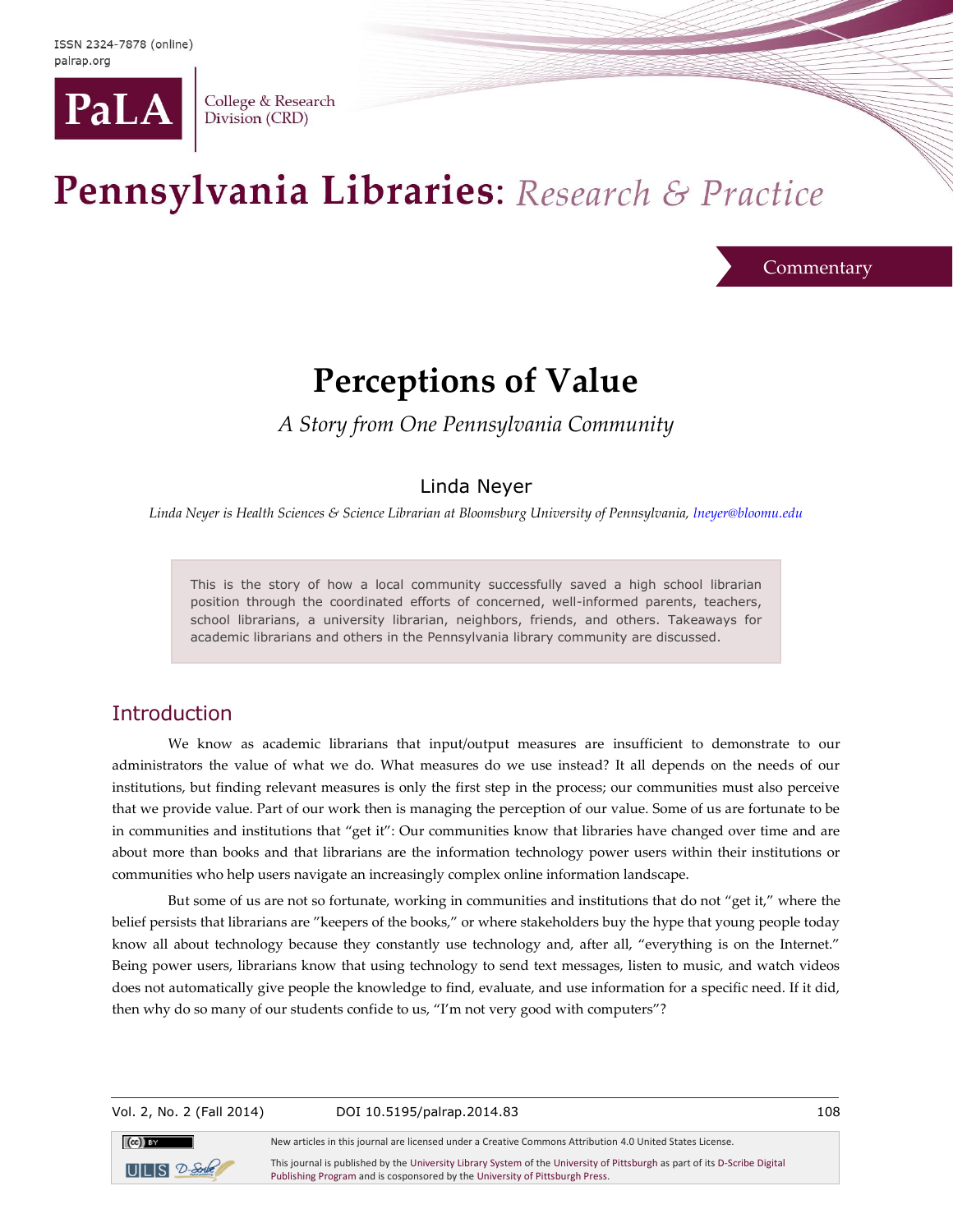#### Who, Me?

The importance of managing our communities' perceptions of librarians and libraries was recently brought home to me. Let me set the stage: Over the last five years, I have worked closely with two Pennsylvania high school librarians on the topic of the transition of students from high school to college. Allison Burrell, librarian at Southern Columbia Area School District in Columbia County, and I presented at the Pennsylvania School Librarians Association (PSLA) and wrote an article about our research of academic librarians' assessment of how well-prepared students are for college-level research (Burrell & Neyer, 2010). Allison Mackley, high school teacher-librarian in the Derry Township School District, and I co-chaired the PA Forward Information Literacy Committee, and in 2013, planned the first PA Forward Information Literacy Summit [\(sites.google.com/site/painfolit/events/painformation](https://sites.google.com/site/painfolit/events/painformationliteracysummit) [literacysummit\)](https://sites.google.com/site/painfolit/events/painformationliteracysummit), an event that promises to occur annually. In addition, I have worked on my campus at Bloomsburg University of Pennsylvania to make the concept of information literacy part of our new general education program.

Due to my work, Jennifer Bates, a high school librarian in Central Columbia School District, contacted me by e-mail in May 2014. Her daughter attends high school in the Bloomsburg Area School District (BASD), and Jennifer was very concerned with a proposal before the BASD School Board to replace the high school librarian, who was retiring, with an aide. Sadly, the administration perceived that the librarian essentially ran a "study hall" and reasoned that an aide could do the same thing at less pay. Jennifer had already spoken at a school board meeting about the importance of retaining the high school librarian position; she was planning to speak again but wanted the board to hear other voices and perspectives besides her own. She asked if I would attend the meeting and address the school board. My first reaction was, who, me?

Nevertheless, I was not too difficult to convince. I told her I wanted to help, but because of my schedule, I could not attend the meeting. Jennifer did not miss a beat: Could I perhaps write a letter and send it to the school board and to her, and she would read it on my behalf? I said yes. I quickly composed my letter, using research from the PA School Library Project [\(paschoollibraryproject.org\)](http://paschoollibraryproject.org/home), Project Information Literacy [\(projectinfolit.org\)](http://projectinfolit.org/), and the Association of American Colleges & Universities' (AAC&U) Liberal Education and America's Promise (LEAP) initiative [\(www.aacu.org/leap\)](http://www.aacu.org/leap).

> View the letter from Linda Neyer to the Bloomsburg Area School District here:

#### [bit.ly/1w7nmDx](http://bit.ly/1w7nmDx)

The letter identified information literacy development and undergraduate research as high-impact practices that improve student retention, a big concern in higher education right now. I also noted that the students I have worked with in the Bloomsburg University health science programs—highly competitive programs for admission at Bloomsburg—tend to come well-prepared from high schools with active school library programs. I urged the board to retain the high school librarian position to help students become lifelong learners, which is part of the school district's stated mission. Since the meeting was less than a week away, Jennifer sent me the e-mail addresses of the board members, and I sent each one of them my letter. Jennifer said the letter was "perfect" (it was not) and that she would read it at the meeting during the open comment section (she did).

She sent me a follow-up e-mail to let me know how the meeting went and told me that after the comment period, the assistant principal spoke in more detail about the elimination of the high school librarian position. He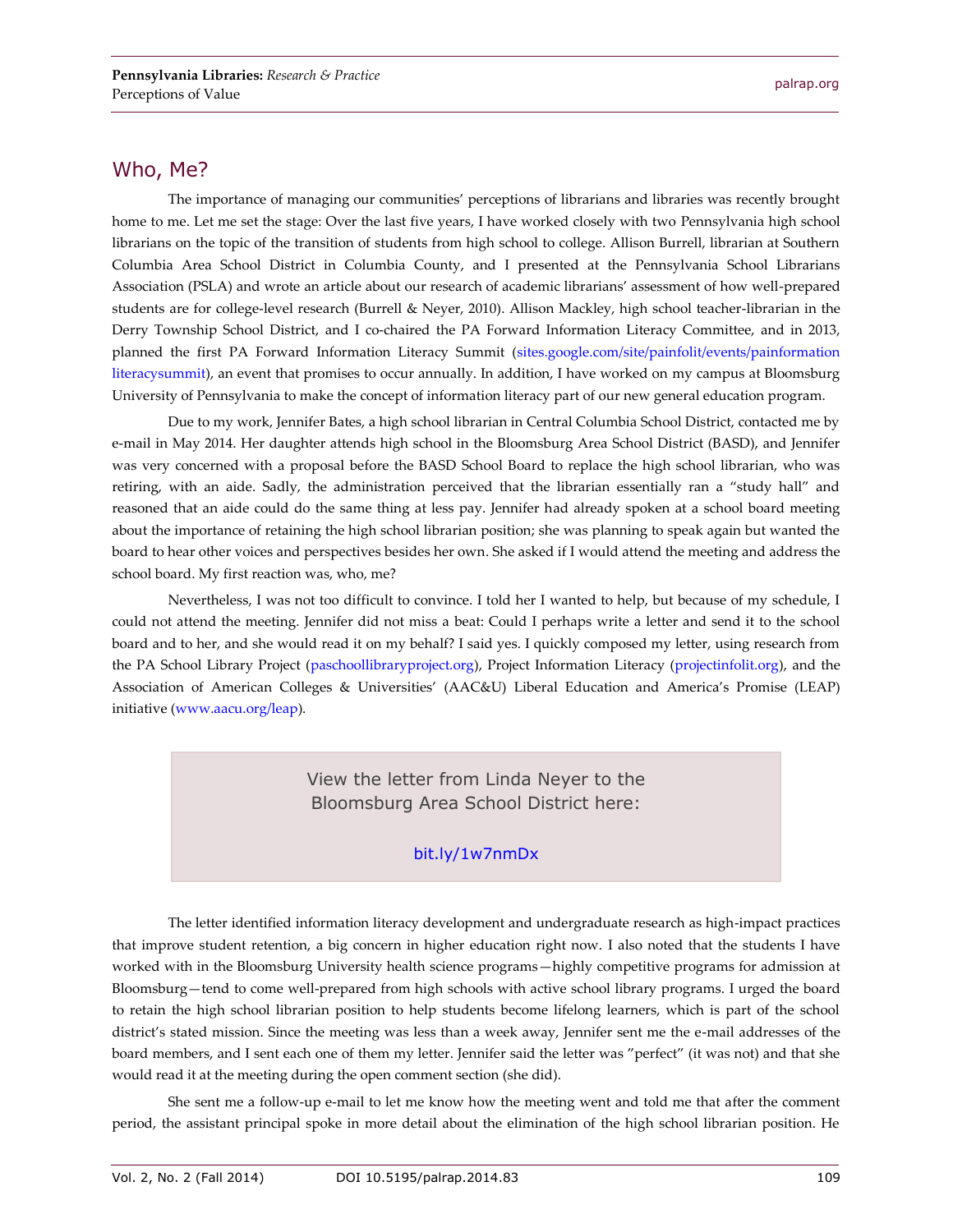explained that having a 21<sup>st</sup>-century librarian was a "luxury" for the district, not a necessity. He said that he did not know when students would find the time to use the services of the teacher-librarian. (Jennifer noted that students have nine study halls per six-day cycle, thus calling into question the validity of the assistant principal's statement.) The assistant principal also stated that he knew that "all this" (meaning, how to cite) was being taught already in the classes by the English teachers. He said they would "groom" the aide to work under the direction of the teacher (but it was not stated which teacher) and that the elementary school librarians would help.

A straw vote was taken at the meeting concerning the position: Three voted to retain the librarian position, three voted to eliminate the position, and three did not vote. Although the vote was discouraging, Jennifer did not give up. She asked if I could attend the June meeting when the final vote would occur. In the meantime, she would contact as many people as possible to come speak, including me. What could I say? Of course I would. I also contacted Allison Mackley, my PA Forward Information Literacy co-chair, for her advice on talking points. Among other things, she pointed me to the PSLA's website for working with administrators ([www.psla.org/advocacy/](http://www.psla.org/advocacy/administrators) [administrators\)](http://www.psla.org/advocacy/administrators).

On the evening of the meeting, I parked in the lot behind the school district building a little before 7 p.m., where I met Jennifer. Together we entered the building and went into the room where the meeting was to take place. I signed my name to a list of people wanting to make a public comment and then took my seat in the back row of two rows of folding chairs. The 10 or 12 school board members, the school superintendent, and the secretary, sat at tables arranged in a U-shape, facing us. Additional chairs were arranged in perpendicular rows to the audience's left, and some school district employees sat there; however, the assistant principal did not attend. More and more people filed in the meeting room so that soon all the public seats were taken. The room was packed. Jennifer had done a great job enlisting support.

After we said the Pledge of Allegiance, the meeting was called to order, and I was the first person called on to speak. Standing up in front of my chair, I felt a little nervous. I spoke for less than five minutes, reiterating the points I had made in my letter. I closed by asking the board to reinstate the librarian position. My speech was not memorable, but the school board members listened, and I sensed they were impressed that I had taken the time to come to the meeting. Twelve other people spoke after me; not one person spoke in favor of eliminating the position, and everyone added a different perspective to the arguments to retain the position. I felt honored to be a part of this group and was impressed by their articulateness. Several parents spoke up, including a mother with children in the middle and elementary schools, who talked about the connection between active school library programs and students' high academic performance. Another Bloomsburg University employee spoke, noting that all but one or two of the 14 Pennsylvania State System of Higher Education (PASSHE) universities were located in school districts with high school librarians, and that if Bloomsburg Area School District eliminated theirs, then Bloomsburg University would join this small group of universities located in a school districts without high school librarians.

Three of the English school teachers were in attendance as well, and one of them emphatically stated that they did NOT have the time to teach students what they needed to know in college about information research. All three were opposed to the elimination of the position. One of the school district's elementary school librarians spoke, too, saying that she was not prepared to teach high school students 21<sup>st</sup>-century information research skills. Finally, Allison Burrell, the librarian from the neighboring Southern Columbia Area School District, spoke about how her district had eliminated its elementary school librarian position after a retirement and assigned her the additional responsibilities so that her position was now that of a combined high school/elementary school librarian. The board was interested in her testimony and asked several questions. She said that providing programming to several schools was not working well for their students, who got short shrift at both the high school and elementary levels.

After the comment period ended, I listened for a time as the board moved on to other business. Then Jennifer leaned over and told me that the vote would not come for at least another hour and suggested I leave. I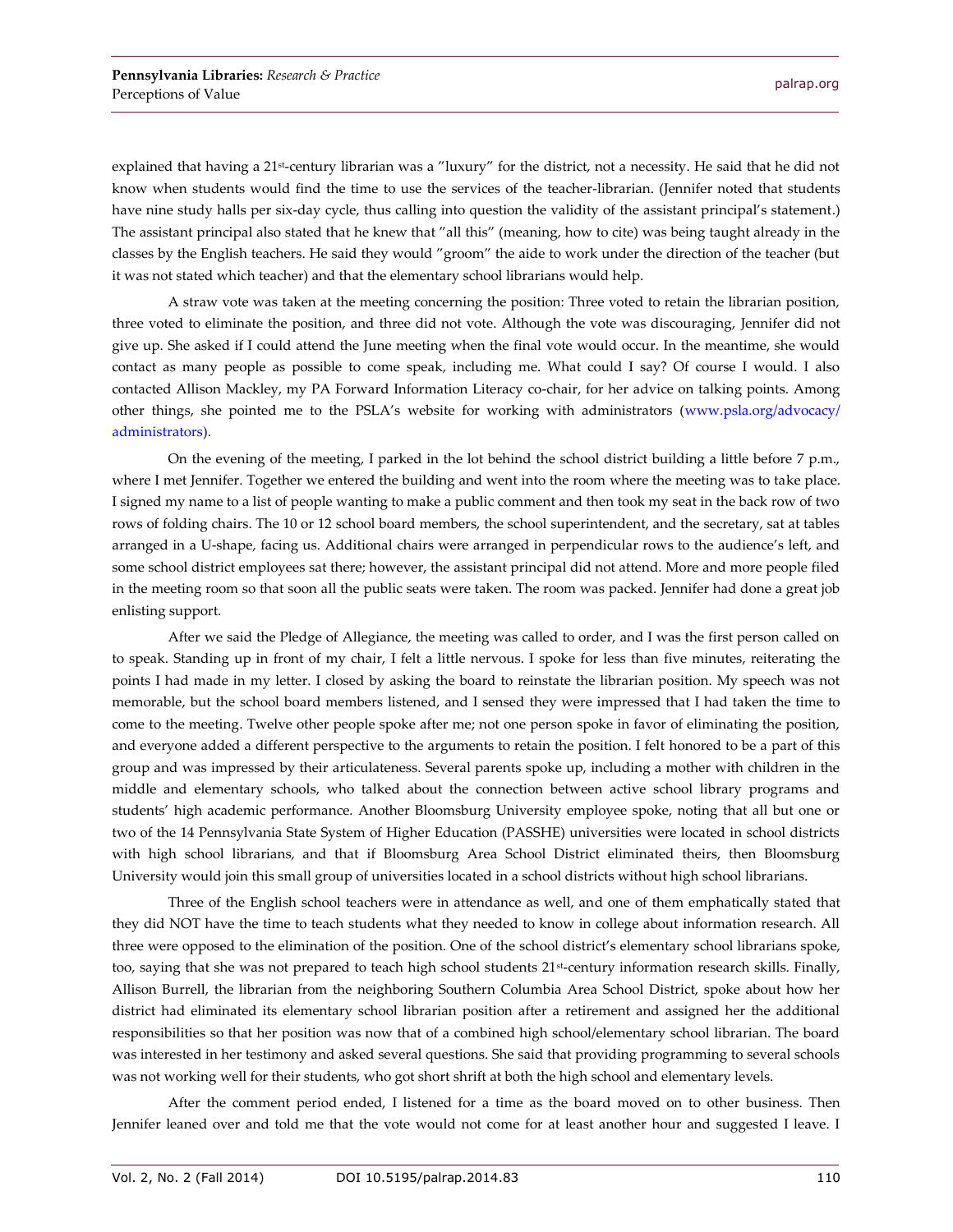asked her to let me know the outcome and then slipped out of the room. As I drove home, I wondered how the school board members would vote. Would they do the right thing and vote to retain the high school librarian position? Later that night, around 9 p.m., I received a text message from Jennifer. As I began to read her message, I braced myself for what I thought would be bad news. It was incredible! The school board members had voted unanimously to reinstate the position. I was thrilled! Of course, my cynical self began speculating what would go wrong next. Indeed, there were some last-minute skirmishes, but I am happy to report that the school district did hire a permanent high school librarian.

## What I Learned

So what are the takeaways from this story for me and for the reader? There are several. The first is that persistence pays off: I give credit to Jennifer Bates for her persistence in contacting and asking different people to speak to the school board, as well as speaking so articulately (and often) herself. Her efforts, in my opinion, resulted in an impressive show of support at the final meeting, which changed the outcome of the vote.

The second takeaway for me (and a sobering one) is the need to be aware of how we are perceived in our communities. How sad that the librarian who was retiring was perceived as merely running a study hall. Did she know this? Did she care? What might she have done differently?

A third takeaway is that information literacy develops incrementally and that librarians in public, school, and academic libraries all play an important role in young people's literacy development, from school age into adulthood. Knowing that the work of school librarians has an impact on my work as an academic librarian is what made me want to speak up. Students come less prepared to college if they have not participated in a school library program.

Fourth, in the category of lifelong learning, we academic librarians can learn from our colleagues in both public and school libraries. Public librarians, the good ones, know how to communicate with their communities, town councils, and funding bodies. They are politically savvy in a way that many of us academic librarians are not, and we can learn from them. School librarians, the good ones, have fully embraced their role as tech-savvy teacherlibrarians, a role many of us academic librarians have yet to embrace. School librarians actually are leaders in their institutions, incorporating 21st-century information literacy skills in curriculum design.

Finally, as I've gotten older, I realize that people have more influence than they think they do. We tend to think that what we do will not matter because, after all, what can one person do? But your presence and participation in conversations has an influence. This is true whether the conversations occur within your institution, within the community where you live, or within a professional community of librarians, such as the Pennsylvania Library Association's PA Forward initiative.



*Image by Kris Hoet [\(flic.kr/p/2VGfUx\)](https://flic.kr/p/2VGfUx); CC BY 2.0*